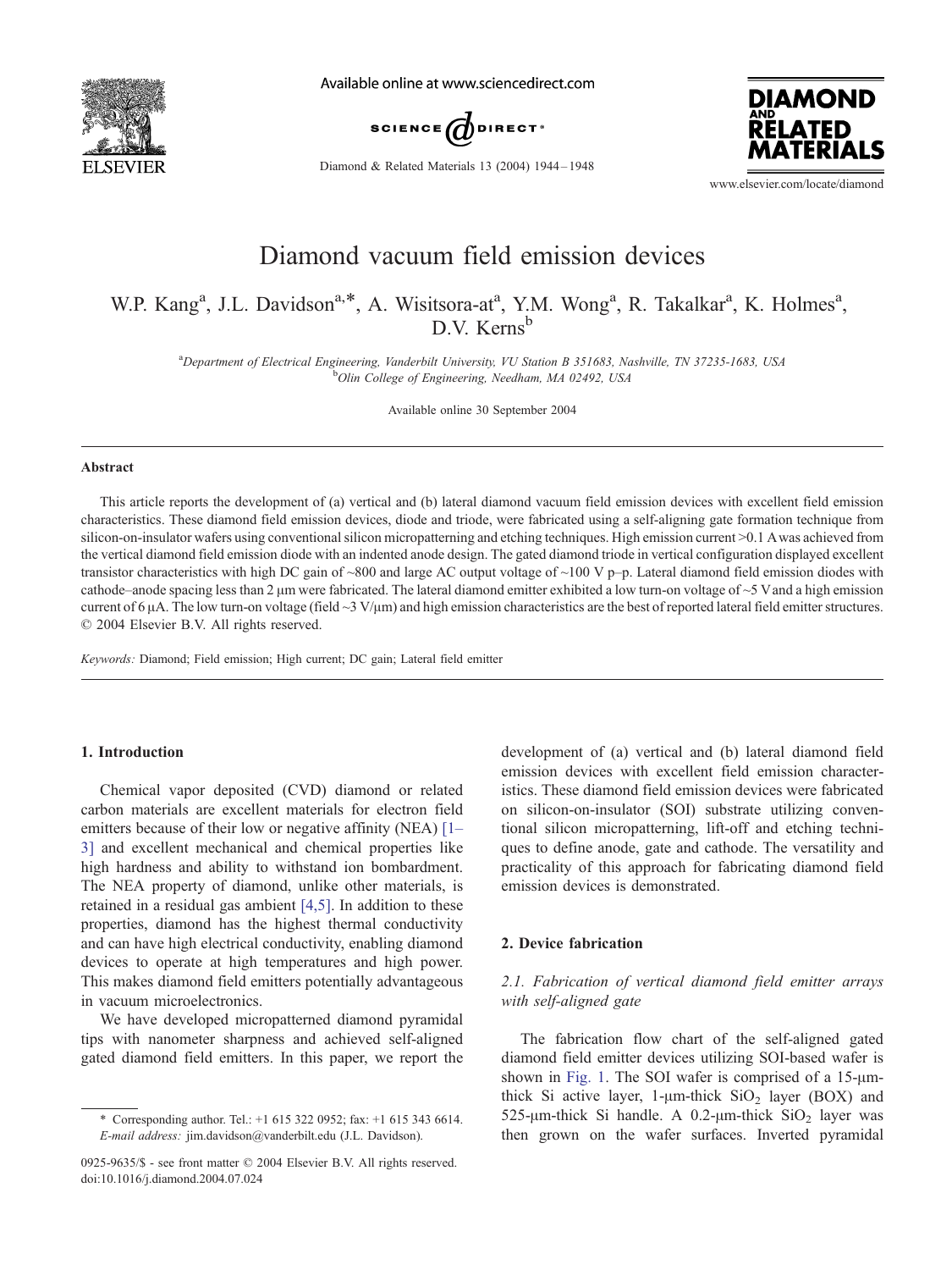<span id="page-1-0"></span>

Fig. 1. Fabrication scheme of the self-aligned gated diamond field emitter triode.

cavities were then formed on the silicon active layer by photolithographic patterning and anisotropic etching of Si using KOH solution. The square patterns are sized such that complete inverted pyramidal cavities are formed within the Si active layer. Next, a  $SiO<sub>2</sub>$  layer was grown on the active Si layer to form the gate dielectric, which also produces a well-sharpened apex on the inverted pyramidal  $SiO<sub>2</sub>$  layer. Diamond was then deposited in the mold by plasma enhanced chemical vapor deposition technique (PECVD). The PECVD parameters are controlled to achieve small but deliberate  $sp<sup>2</sup>$  content in the diamond film. Next, the backside of the silicon was etched away and stopped at the embedded  $SiO<sub>2</sub>$  layer. Finally, the SiO2 layer was etched and the sharpened diamond pyramidal apexes exposed. The remaining  $SiO<sub>2</sub>$  and Si form the dielectric spacer and the gate, respectively. For the diode configuration the  $SiO<sub>2</sub>$  spacer and the remaining spacer were also etched to completely expose the diamond pyramids.

# 2.2. Fabrication of lateral diamond field emission arrays with co-built anode

The fabrication flow chart of the lateral diamond field emitter array with co-built anode is shown in Fig. 2. A 1-  $\mu$ m-thick SiO<sub>2</sub> layer was first grown onto the SOI wafer. Conventional photolithography was then performed to pattern the anode and cathode structures onto the  $SiO<sub>2</sub>$ layer. The exposed  $SiO<sub>2</sub>$  was etched away using BOE exposing the Si below. Next, electrically conductive diamond was preferentially grown on Si using bias enhanced PECVD. Conductivity of diamond was achieved by introducing trimethyl boron (TMB) gas in the plasma mixture for boron doping. The unwanted diamond that grew on  $SiO<sub>2</sub>$  was lifted-off by etching the  $SiO<sub>2</sub>$  using an HF etch





Fig. 2. Fabrication sequence for lateral diamond emitter utilizing SOI wafer.

in an ultrasonic bath. The patterned diamond layer was then used as a masking layer to etch Si to get the required spacing between the anode and cathode. The final structure



Fig. 3. SEM of vertical diamond VFET.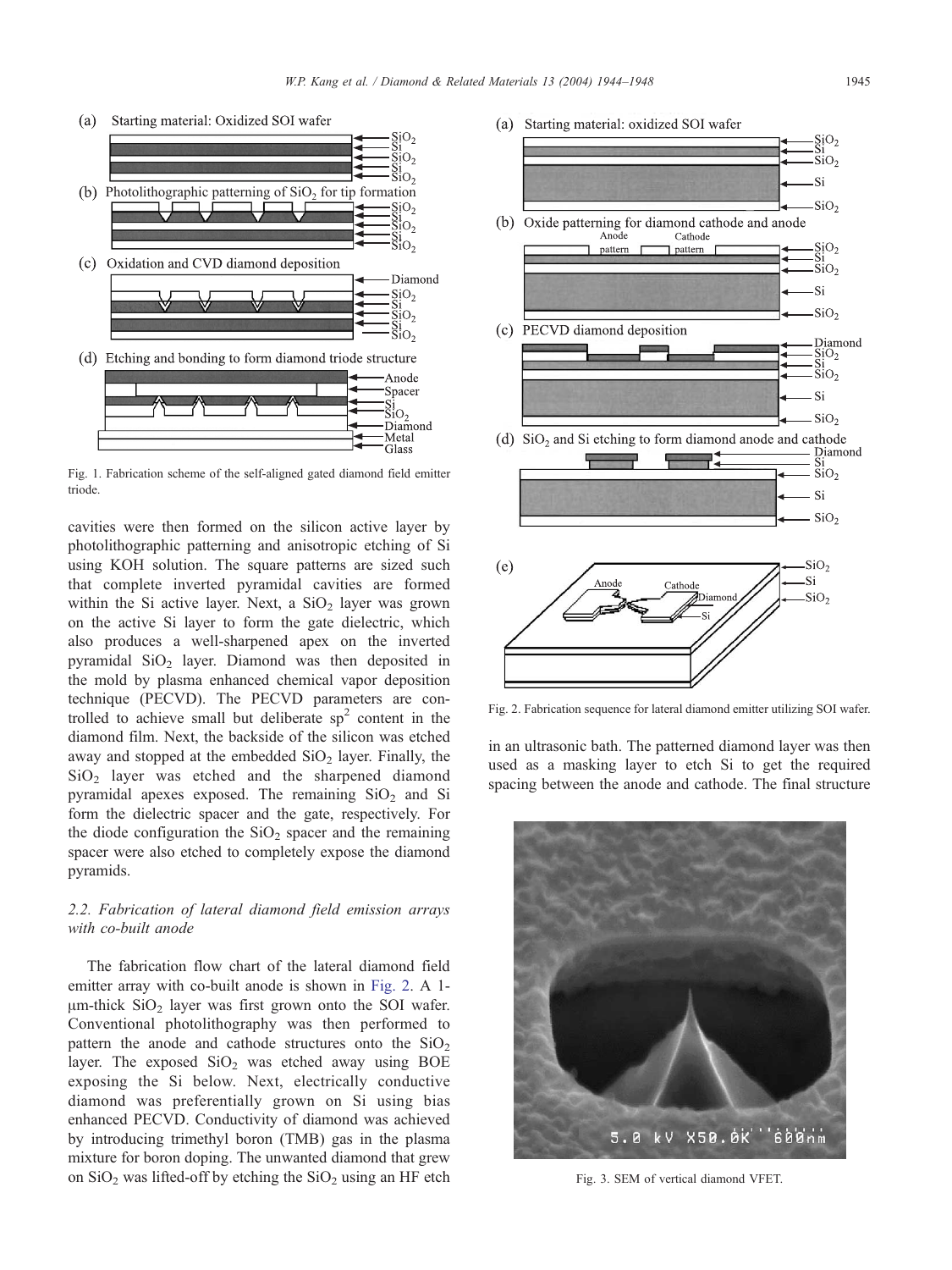

Fig. 4. SEM of lateral diamond field emission diode.

consists of patterned diamond anode and cathode, supported by a Si layer underneath, sitting on the  $SiO<sub>2</sub>$  layer on the Si substrate.

A SEM of the vertical diamond field emission triode is shown in [Fig. 3](#page-1-0). The fabricated diamond emitter has a very sharp apex  $(\sim 5 \text{ nm})$ , surrounded by a self-aligned silicon gate. The diamond cathode is electrically insulated from the silicon gate by a 2- $\mu$ m-thick SiO<sub>2</sub> layer. Fig. 4 shows an SEM of a lateral diamond field emission diode with four diamond "fingers" configured as a field emission cathode and a diamond anode located  $2 \mu m$  laterally away from the diamond fingertips.

#### 3. Field emission results and discussion

The fabricated diamond emission diodes and triodes were tested for electron emission under vacuum at  $10^{-6}$  torr. The emission current was recorded as a function of applied voltages. Fowler–Nordheim (F–N) equation was used to analyze the diamond field emission data

$$
\ln(I/E^2) = \ln(A^*K_1^*\beta^2/\Phi) - (K_2^*\Phi^{1.5}/\beta)(1/E) \tag{1}
$$

where  $K_1$  and  $K_2$  are constants:  $K_1=1.54\times10^{-6}$  AeV/V<sup>2</sup>,  $K_2=6.83\times10^7$  V/(cm eV<sup>3/2</sup>), *I* is the emission current,  $\Phi$  is the work function of the emitting surface in eV,  $\beta$  is the geometrical field enhancement factor, A is the emitting area and  $E$  is the applied electric field.

Fig. 5 shows the field emission behavior of a vertical diamond field emission diode while inset shows the corresponding F–N plot. The data was plotted using a special anode assembly called the indented anode as shown in [Fig. 6](#page-3-0) for reasons specified later. The turn-on field was  $\sim$ 15 V/ $\mu$ m. A high emission current of over 0.1 A (using pulse mode of 30 s duration) was recorded at 1670 V (34 V/  $\mu$ m). The linear F–N plot in the inset of Fig. 5 demonstrates the emission current of the diamond diode conforms to F–N behavior. The F–N plot shows two straight lines with different slopes. The line with the lower slope corresponds to low emission current regime (low emission field) and one with steeper slope corresponds to the high emission current region (high emission field). One explanation of the observed behavior could be: at lower electric field, emission occurs only from the sharper tips in the array. This leads to a smaller emission area (i.e. smaller extrapolated  $\nu$ -intercept value per the F–N equation) with very high field enhance-



Fig. 5. I–V plot of diamond vacuum diode with high emission current. Inset shows the corresponding F–N plot.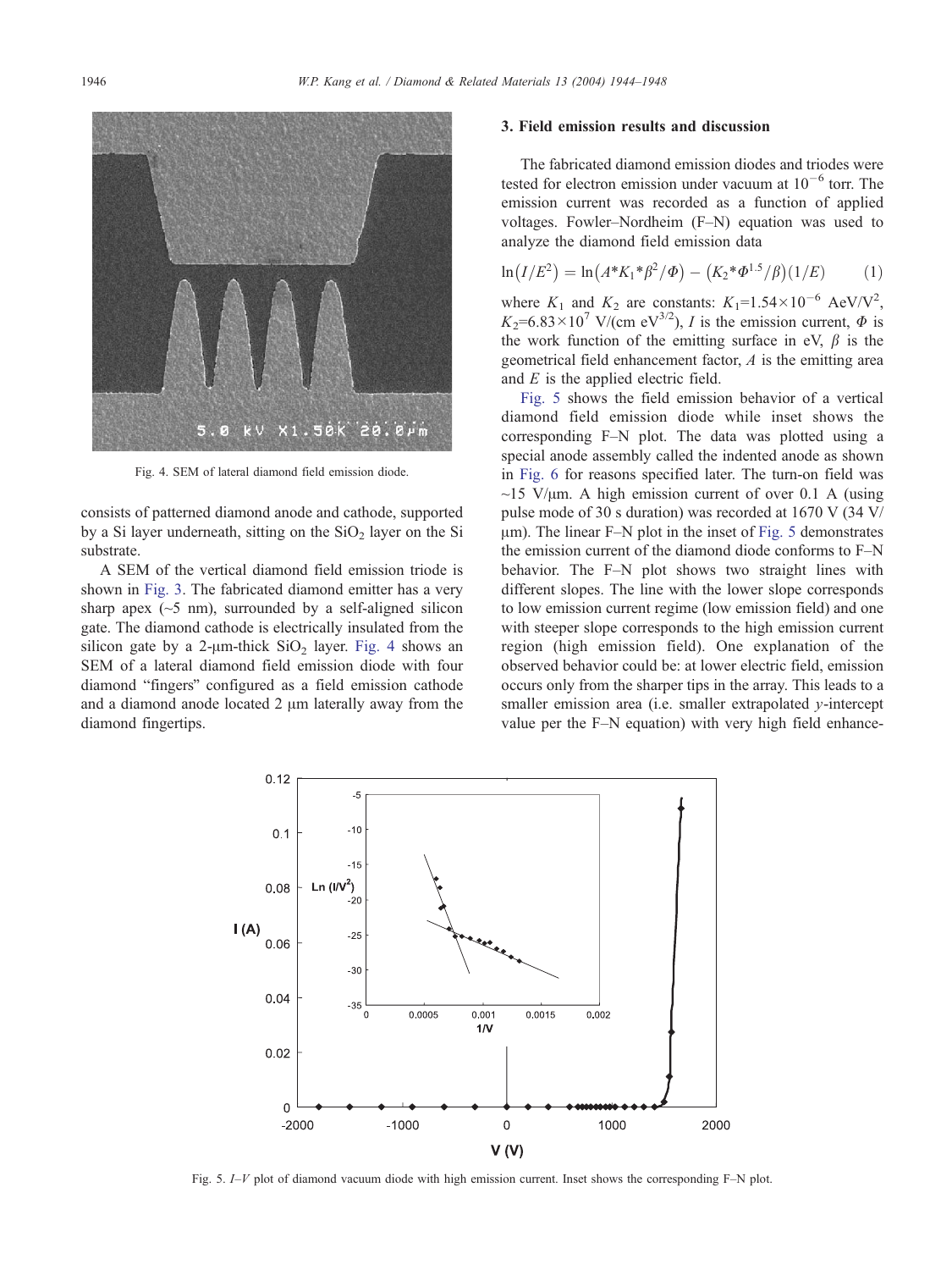<span id="page-3-0"></span>

Fig. 6. Diode test configuration with indented anode.

ment factor  $\beta$ , leading to the observed lower current but a shallow F–N slope. At higher electric fields, more tips (including the less sharper tips) in the array are able to emit with an effective overall lower  $\beta$ . This leads to a higher emission area (i.e. bigger extrapolated y-intercept value per the F–N equation) with lower field enhancement factor and hence the observed high current but a steeper F–N slope. The high current measured conforms to F–N field emission theory and differs from gas discharge phenomenon. The high emission current capability of this diamond vacuum diode is attributed to the ability to produce diamond emitters in array configuration by the molding method, the indented anode design and the high thermal conductivity of diamond. The indented-edge anode was designed so as to allow the use of a thicker spacer to withstand high voltage and at the same time have smaller anode–cathode spacing than the spacer [\[6\].](#page-4-0) Using this special indented anode design, a vertical diamond field emission diode operable at high current is demonstrated.

The electron emission characteristics, anode emission current versus anode voltage  $(I_a-V_a$  plots), of a self-aligned gated diamond triode for various gate voltages  $(V_{\alpha})$  are shown in Fig. 7. The electrical characteristics of the diamond triode were characterized in a common emitter configuration. The plots demonstrate the linear and saturation behavior expected of a field-emission transistor. Saturation is seen for various gate voltages at anode voltage above 60 V. The figure indicates a low turn-on gate voltage of 22 V and a high emission current of 200  $\mu$ A at a gate voltage of 32 V for an anode voltage of 300 V. The triode shows a high DC gain of 800 as evident from the figure. The DC gain of a triode is defined as

$$
\mu = \frac{dV_a}{dV_g}, \text{ at } I_a = \text{constant}
$$
 (2)

For which, the anode voltage  $V_a$  changes from 150 to 400 V, while the gate voltage  $V_g$  has to change from 31.7 to 31.4 V at a constant anode current  $I_a$  of 150  $\mu$ A. The AC characteristics of the field emission triode show a high AC voltage gain of  $\sim 65$  with a high output voltage of  $\sim 100$  V for an input voltage of  $\sim$ 1.5 V as shown in Fig. 8. This indicates that the diamond field emission triode provides a high voltage gain when operated as an amplifier and is a very promising prospect for signal amplification applications.



Fig. 7.  $I_a - V_a - V_g$  plot of self-aligned gated diamond triode.

The emission characteristic of a lateral diamond field emission diode is shown in [Fig. 9.](#page-4-0) The figure shows that the lateral diamond field emitter has a very low turn-on voltage of  $\sim$ 5 V and a high emission current of 6  $\mu$ A, from the four diamond fingers, at an anode voltage of 25 V. The anode– cathode spacing is  $\sim$ 2  $\mu$ m. Thus, the lateral field emitter exhibits a very low turn-on field of  $\sim 3V/\mu m$ , which is the lowest value reported for lateral field emitters [\[7–9\].](#page-4-0) Inset of [Fig. 9](#page-4-0) shows the corresponding F–N plot for lateral field emitter. The linearity of this plot confirms the observed current to originate from electron field emission. The shallow slope ( $\sim$ 9 V/ $\mu$ m) of the F–N plot implies that the lateral diamond emitter diode has a high field enhancement factor. This high field enhancement factor is due to the fact that the diamond finger cathodes are made up of very small grain geometries with the smallest grain size of  $\sim$ 5–10 nm as observed from high magnification SEM pictures. High field enhancement factor can also be attributed to the  $sp<sup>2</sup>$  content of the film and presence of boron dopant in the diamond film [\[10\].](#page-4-0) It should be noted that boron-doped p-type



Fig. 8. AC characteristics of self aligned vacuum triode.